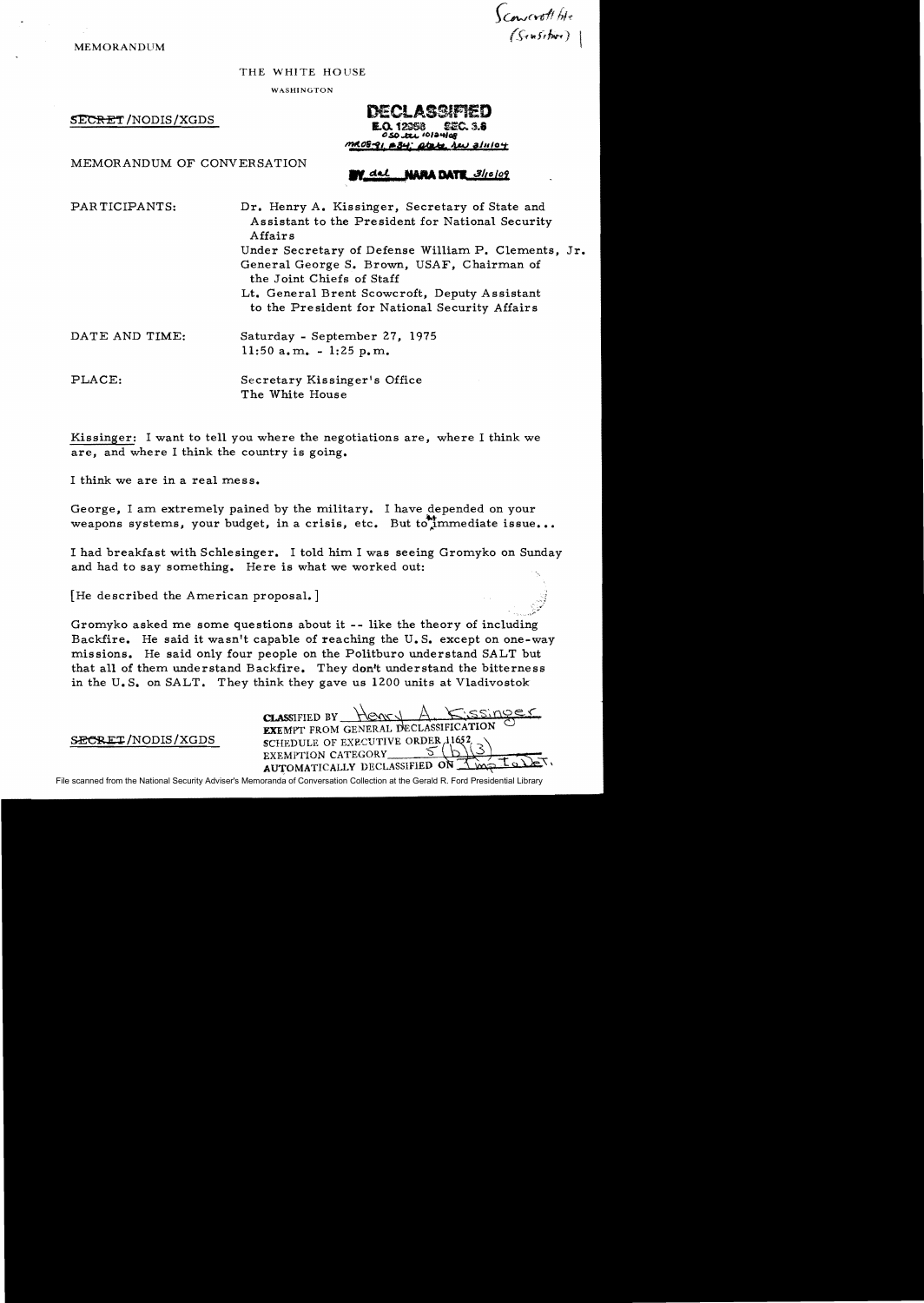### $S$ ECRET/NODIS/XGDS  $-2$  -

which fit the Backfire definition -- capable of reaching the other side. By the Backfire criteria, all should be counted. Then we came back with cruise missiles which add thousands on our side, and Backfire which takes hundreds from them. He pointed to their big concessions on verification, forward based systems, and silo dimension. He said on cruise missiles, above 600 was ridiculous because you couldn't verify it. On ALCM he said this would give us 3,000 more reentry vehicles they hadn't counted on.

They are leery about a summit in December. I think they don't want a SALT agreement before February. Gromyko says they are bitter about Backfire and the history of the past 15 months where they have made all the concessions -- equal aggregates, high MIRV limits, heavy missile defense, verification, forward based systems, etc. He also said they had played Vladivostok as a major achievement, whereas the President got clobbered here for the agreement.

I think they think that if they make more concessions, they are not sure we will agree even then, and even if we do that, they're not sure all hell won't break loose.

So, I don't think there will be an agreement.

But I do have a grievance against DOD. We haven't had a working relationship, for two years.

Clements: That is right.

Kissinger: You must realize that we have a strong group of liberals, press, etc. which is basically against the military, against defense budgets, etc. Right now they are quiescent, because they hate the Republicans so much.

The strategic gap isn't caused by SALT. It is caused because for ten years we didn't start any major strategic programs for ten years while the Soviets were working like hell.

It is detente which keeps these guys under control, because we have preempted the peace movement. We will reenter the Cold War with great elan, but within two years we will be struggling again to defend against the assaults to cut back. So I think we are killing ourselves with our SALT position.

DOD has ceased being part of the government and has become a political party -- positioning itself both to the right and left of the Administration.

SECRET/NODIS/XGDS

ŗ,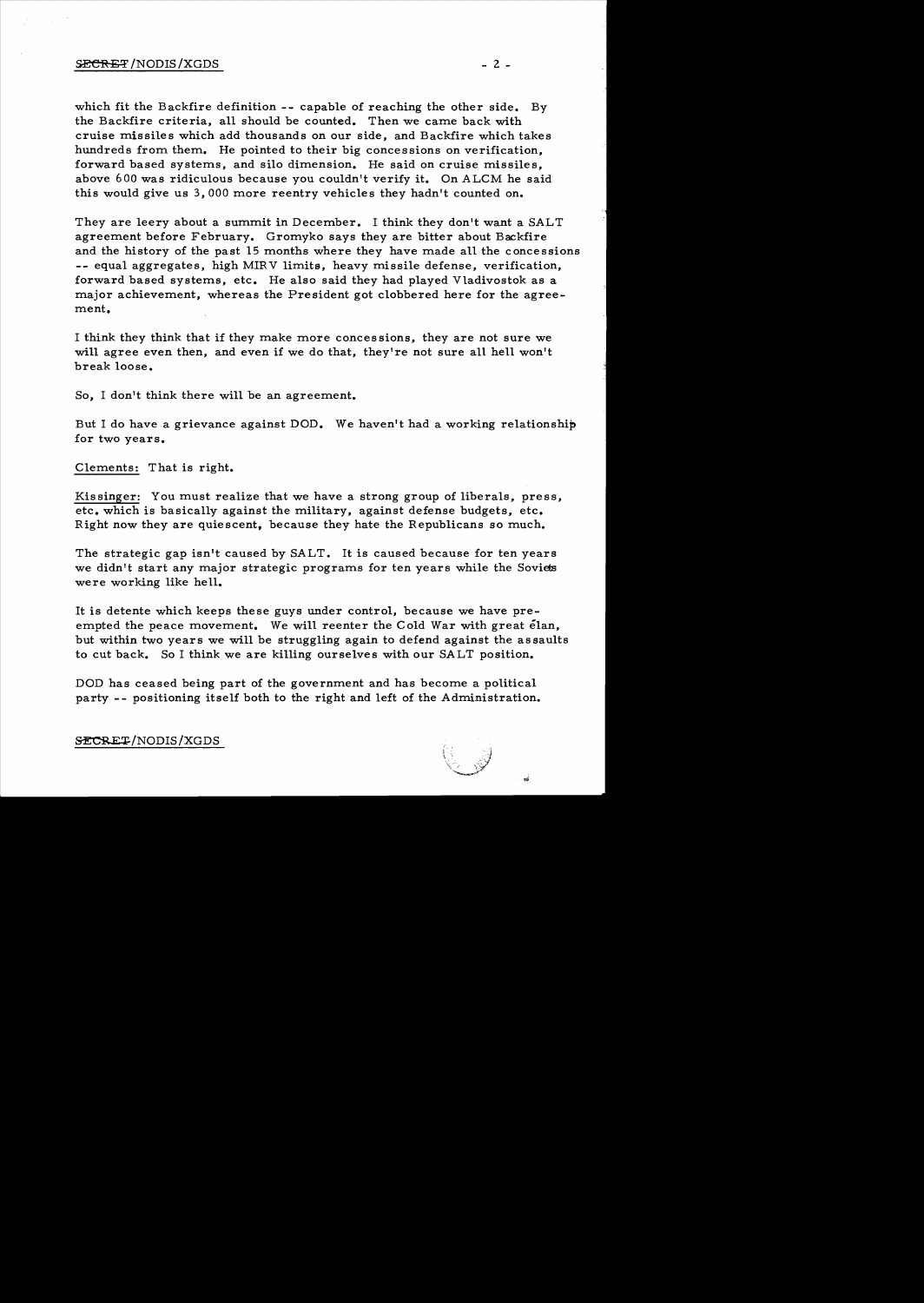## $\texttt{SECREF}/\text{NODIS}/\text{XGDS}$   $\qquad \qquad \qquad$  3 -

SALT got off the track because never did we sit down and analyze where we were and what we wanted. I met all the time with Tom Moorer on SALT I and never put something forward without checking it.

### Clements: That is not the way George and I want it.

Kissinger: I know that. But what will happen without SALT? Do you think Muskie, Mondale, etc are going to fight for five years of big defense budgets? This is where I think we stand. If we get this country divided again on the peace issue -- when DOD is accused of increasing tensions....

Clements: I had a helluva time finding out what happened at that bre akfast. We finally did, and then we had a two and one-half hour JCS meeting. Wickham says the result of the breakfast was "assured acquiescence." I said this was wrong.

I left the NSC meeting with the impression you two would meet and there would be VP and NSC meetings. But I guess you assumed that because Jim agreed, we didn't need a meeting because we were on board. That is not so.

Kissinger: Schlesinger knew I was going to do it.

Clements: We know now, but we didn't then. He never told us anything about it. In fact he told me he was really opposed to the position but if it was the best you could do, we would have to live with it. But I know, he will lie behind the bg with you out in front and snipe at you saying he opposed and you are selling it out.

[There was a discussion of what went wrong after Vladivostok -- with cruise missiles and Backfire becoming burning issues.]

[Kissinger leaves and returns.]

Clements: You can't fire Schlesinger. If you think Zumwalt is bad [out of office], you have no idea what Jim would do. What you should do is fire Laitin. Laitin is his mouthpiece. Fire him and put in the President's man. That would discipline Schlesinger and partially stop the leaking.

Kissinger: But where are we? What is wrong with the position?

SECRET/NODIS/XGDS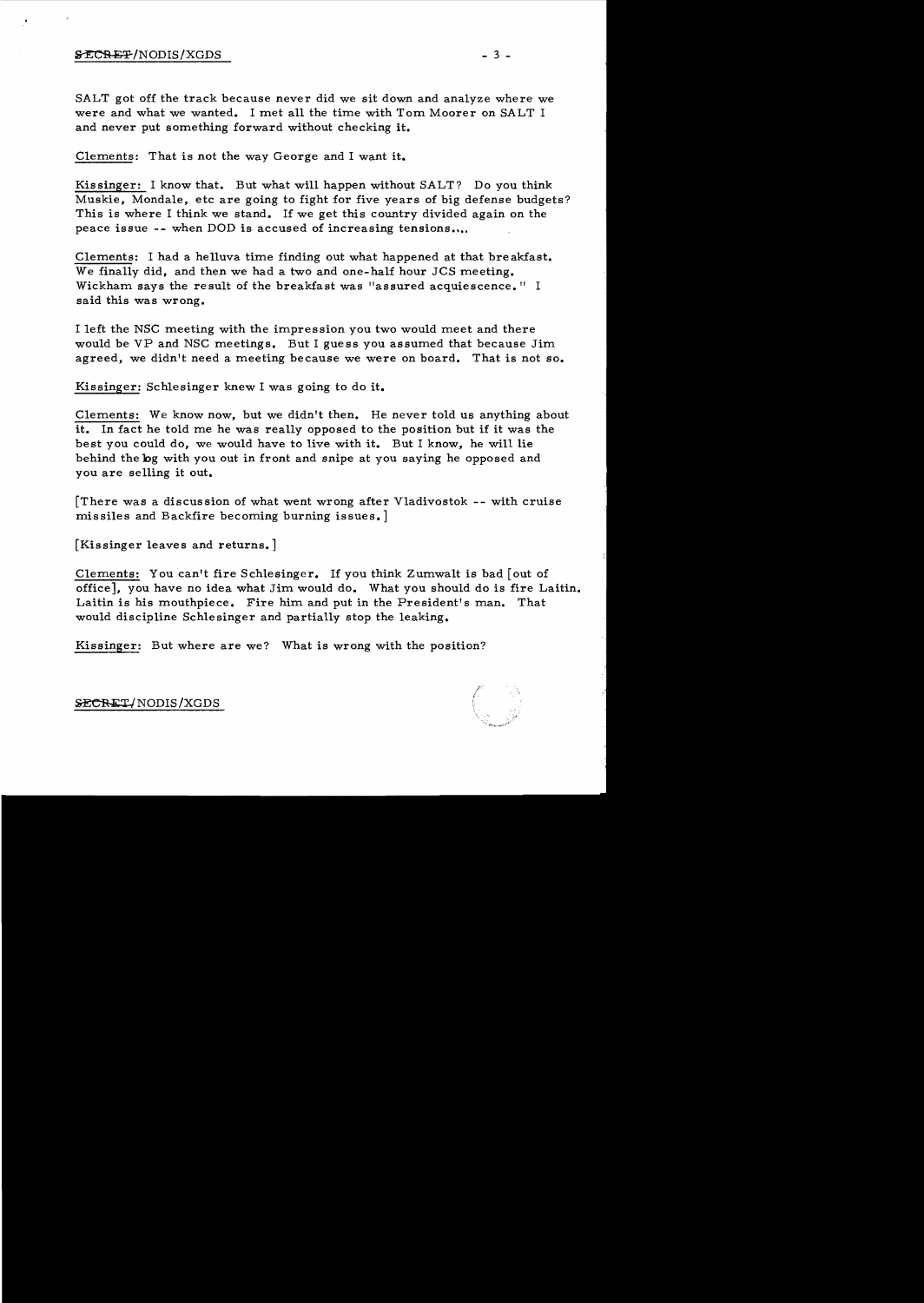# $SERET / NODIS / XGDS$  - 4; -

Clements: It is too complex; people won't understand; it blows equal aggregate s, etc.

Kissinger: That is true. I don't like it either. What do you recommend?

[Much discussion]

Kissinger: If SALT ever gets going again, could the four of us sit down and discuss what is on your mind on SALT?

SECRET/NODIS/XGDS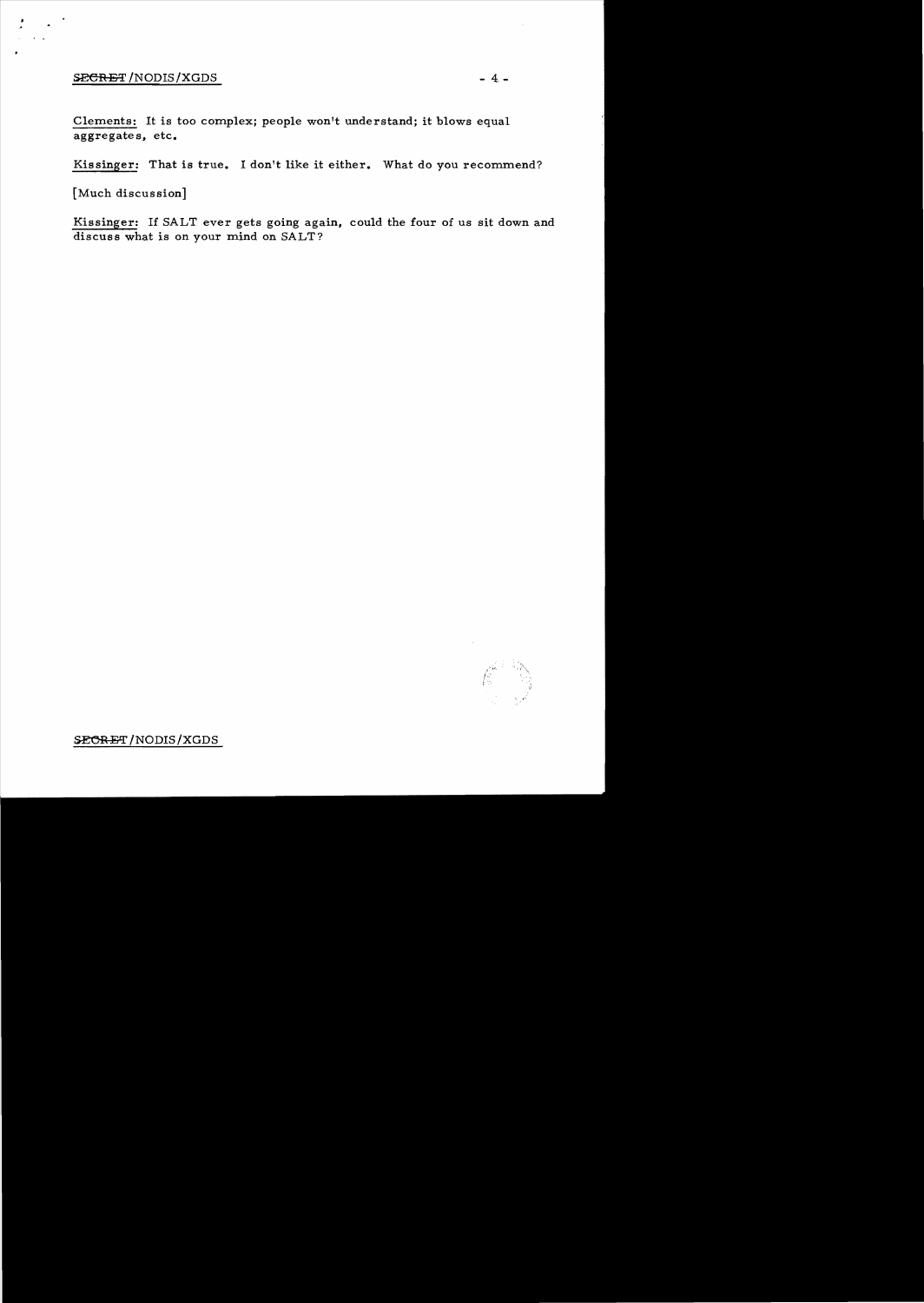Hold K/ C-lemments/Benuz  $\sqrt{\int_{0}^{2\gamma}1^{y^2}}$  $272x + 15$  11:00 a K cerent to till for where a worst chee, where of think we we a where I think a country is  $7 - 1$ Ittende une me in ce reil imme brouge, I am spleasely powered by sanit, I have eligionalité ognos voyen suptement, que bondquit, Crisis etc. Botts warned route. Shal bretopost is / Schles. Total him server G Sunlag & had to say Fermathing Hun what un constant in (Describal) Go assist my some questrois culment it - like Today of industring Backfine. Saint it would exporte of Mahing US except are one way quessions. He said only 4 on Politimes understand Solt hat trat all endrestind Bockfin, Thy clock indicated bothoms in I's on Salt. They think they gone was Rus unable at Wlad which fit Backfore clef - capabled to this colorn sile. By Bakfoie withren, all should be commental. These and come for to w/ C/M. which add threezen to on an side, Backfore while takes humbed from them. He pointed to their long concesion and mempeatrin = 1-BS, + selo dramarson, Hesnid on car, about 600 ano unheistre come your containt merity it. On Alera has find this would gun the en Zoro unse relento subsides they habit Constaban. They are leng about sur it in Dec, 2 think thoug don't want surt agreement inform they Grays thing one hitter about hackpin & history of part **DECLASSIFIED AUTHORITY** for mil 08-91, #34 **REA**  $BY$  M NARA, DATE  $3/12/09$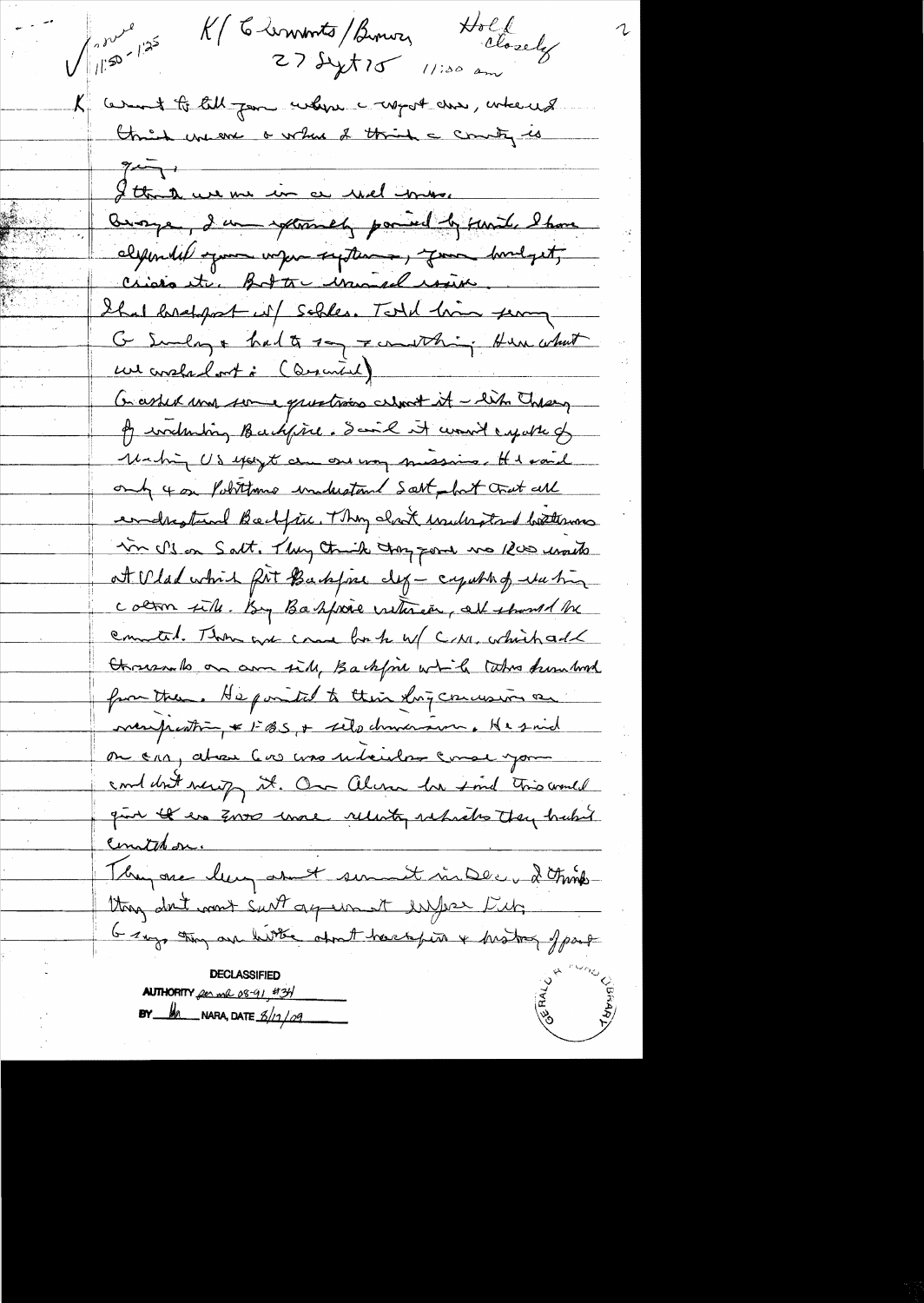15 months where they have made all comessions - prince aggs, bigh Neto brints, sincepiele def, inoprotion, FBS, etc. He also said to, breat Mayrel V tal as mayo a moment, whereas Presgot Mothered bree par agreement. thing or think they more imaging - they with Jane un crithague even these, a lum if we do mot all fall won't have love. 20, I don't tend this will be an a gum it. But I do have oguanne ce point sop 200. We haven't had working relationship for 2 grs. That is upont. Gomeond resting that we have a strong get of throats, was, the which is brainedly aponst a river, dy hundryte, etc. Rapt now they are the present, became they hate Ils ropages thategin quy intermeding Salt. It canal harmed for 10 yes and dilbert start any unique that pray for 10 year white saw was avaking bits till. It is detente which berg there gings much that control, cause me band predquipted a proces moment les avil untre certe was well great elem, but when i gro un will be shopping to lyour a point assaid to to cret by he so I think we we betting musters corpora Sart partir BUD has essent hering part of c genot & hog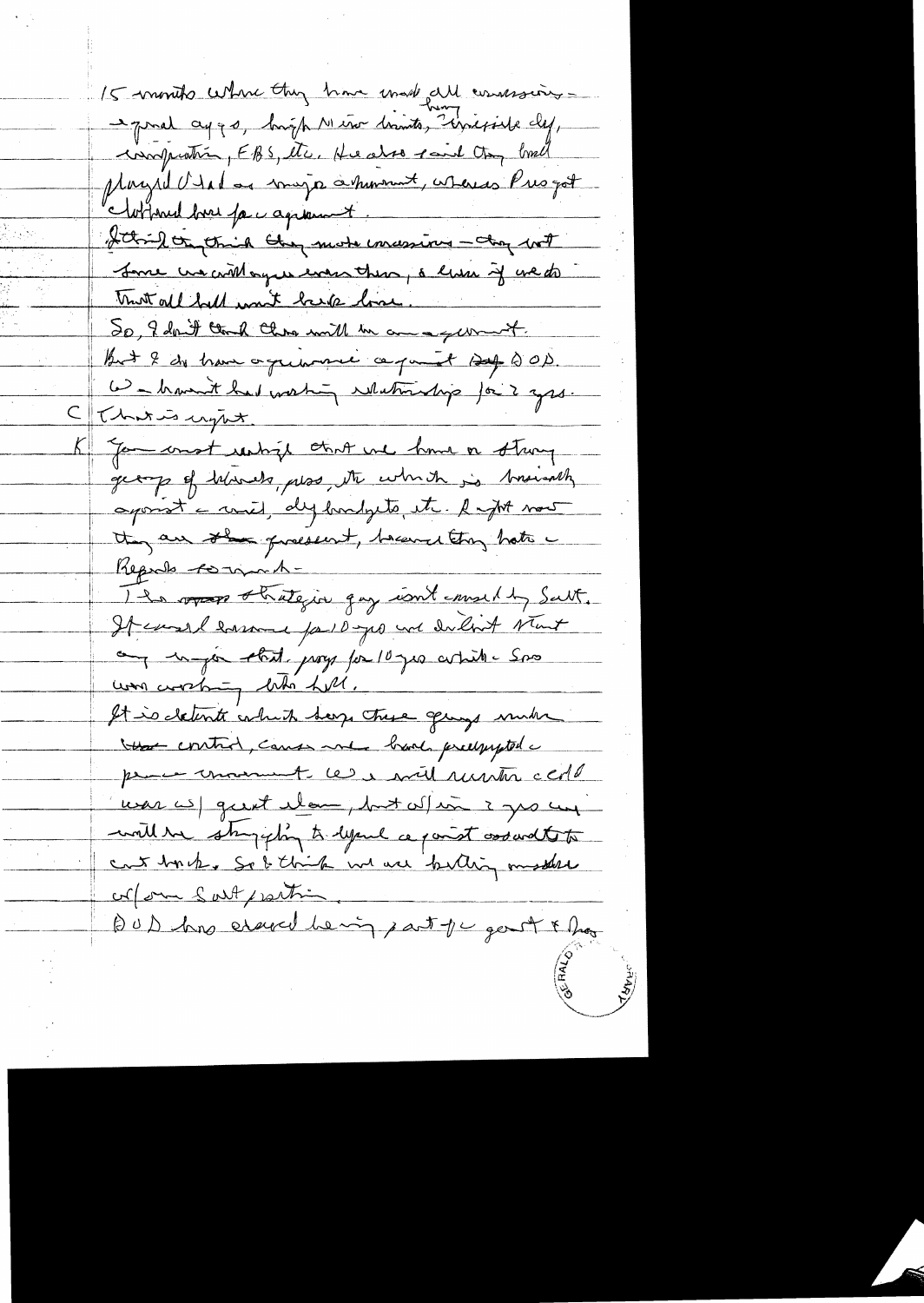because pod. posty-positioning booth & crops 4 lift of c admin. Scalit got off - track harmon were done we It down a maly gl astres are what what un unutil. I fenat call - time not Tom Trosser un Salt I + neuer port something for a dats SARA ebriting it That write any Cercy & mont it. I hume that. But what will boy few w for Salt? Do you think Unistic, Usual de et car poing to prybet for 5 young big deep bordgets. This is where deline in stund. A magest this Concity limited again come a processore - ashine Dop account of inviting tempions C'I had a hellows time finitions what hay pried at that lawshipart was finally did & Than un had a 2 1/2 hr JES moty Will sy cleared for besulpstwar assemblagements I said this was  $L_{\text{max}}$ I left use inty of impression your 2 mod hart t chan would be UP ENSC write. And I just Jean assumed truth towner from a guest we didn't well a writing her more we were an horave, That not to Stat schles herman know pary to dr it. We know now, mit we didn't tome It a move Told we any thing almost the fugto be total me A he was with apposed to a protect of it